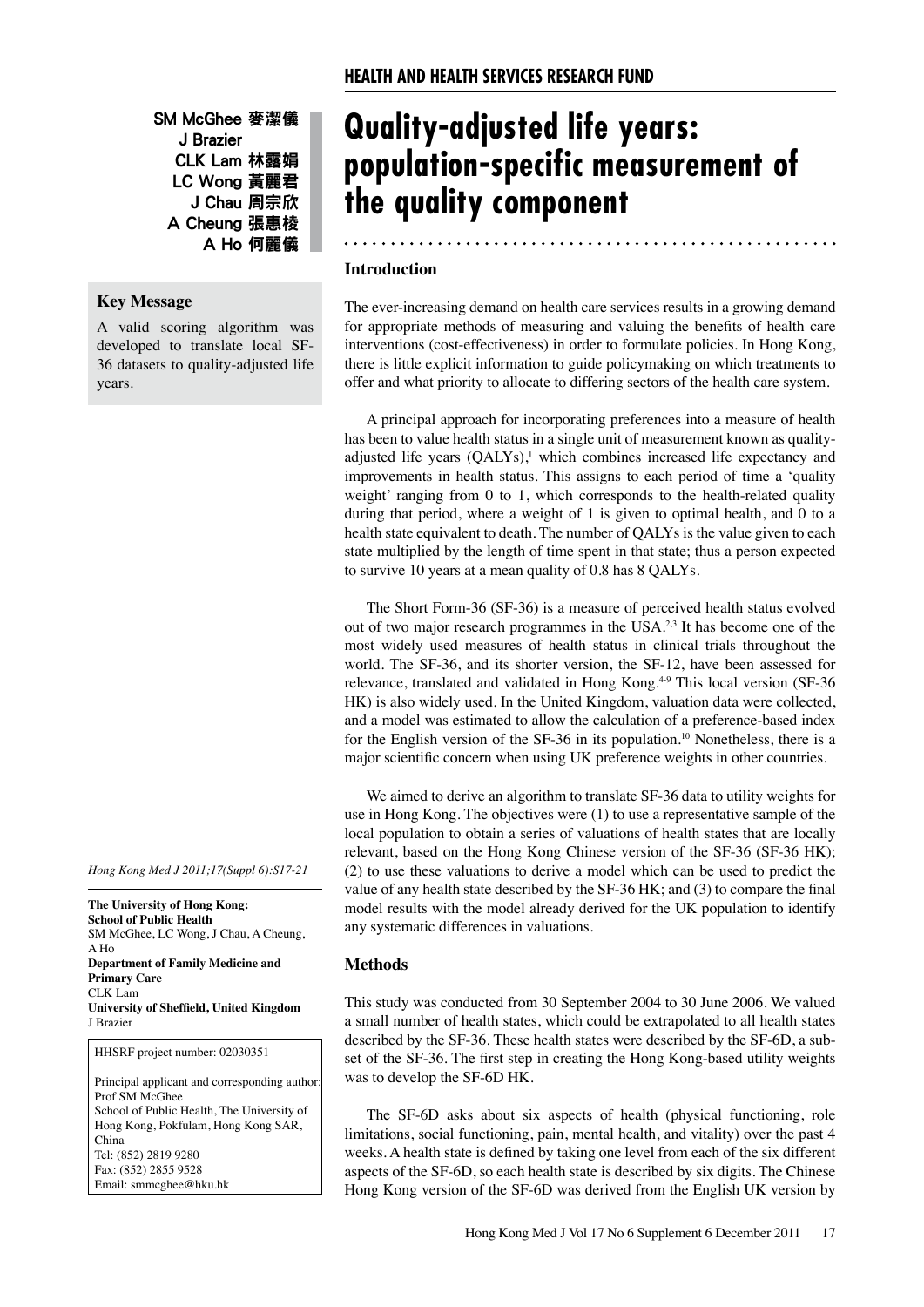forward-backward translations. The SF-6D HK was fieldtested in a pilot study and showed that the valuation method was feasible and the resulting data were reliable and fitted quite well in an econometric model.<sup>11</sup>

A representative sample was obtained through a random digit telephone survey between 17 October 2004 and 23 December 2005. Cantonese speaking residents aged ≥18 years were included. When a household was identified, a Kish Grid method was used to target a random respondent from a list of household members ranked by age. That person was asked for, and if unavailable an arrangement was made to call him/her back at a more convenient time. When the target respondent was contacted, some initial data (SF-6D, age, sex, educational level, living district, smoking status) were collected. An arrangement was made for a face-toface interview to carry out the standard gamble procedure. To encourage participation, the face-to-face interviews were held in local community halls at convenient times of the day and evening, including weekends. A letter stating the date, time, and location of the interview was sent to each respondent 2 weeks earlier, and a reminder call was made the night before. Any respondent who did not show up was called for. Those who participated were given HK\$100 for travelling expenses.

The composition of the final sample of face-to-face interviews was monitored with regard to sex, age, and district of residence. In the later stage of recruitment, there were insufficient respondents in the youngest age group (18 to 39 years). Therefore, recruitment of this group continued while recruitment of the other age groups had ceased.

#### *Selection and valuation of health states*

There were 196 health states selected as being able to be extrapolated to the full set of 18 000 states described by the SF-36. Each respondent was asked to value seven health states in a random order. In order to ensure each person valued a range of health states from very mild to very severe, the states were stratified into a block system.

The interview procedure was modelled on that used in the UK study, which was based on methodology developed at McMaster University, Canada. Each participant was asked to rank a set of ten health state cards and then rate them using a visual analogue scale of 0 to 100 points, where the endpoints were the best and the worst imaginable health states. This ranking and rating exercise was followed by the standard gamble procedure. While evaluating each of the seven health states, the participants were asked to choose between an intervention (choice A) involving uncertain health outcomes and a certain health state defined by the SF-6D HK states (choice B). There were two possible health outcomes in choice A: the best health state (H) if the treatment was successful and the worst health state (K) if the treatment failed. The seven health states were placed in choice B one by one as the certain health state under valuation. Once the seven states had been valued, an eighth choice was presented. The reference state in choice A was represented by the state judged by this individual as the poorest, either K or L. The other one of states K or L then became choice B. This enabled valuation of K against L.

Choice A, the intervention, involved the best health outcome with probability *P* and the worst health outcome with probability 1–*P*. The probability of the outcomes was varied until the respondent was indifferent between choosing A or B. At that point, the preference-based utility value of the health state in choice B was reached. The respondent was asked for further information on marital status, number of children, employment, place of birth, number of family members, type of housing, household income, medical benefits, and health-related questions in order to control for these in the analysis. The value for each health state was then transformed to a scale with 1 as full health and 0 equivalent to death.

The modelling methods used were the same as for the UK study.12 Two main modelling approaches were used with either individual level data, which takes into account the variation across respondents using a random effects model or mean level data, in which explanatory variables were used to estimate the mean value given to each state. A set of binary dummy variables was created to describe each level and dimension of the health state. There was a binary dummy variable to take account of any additional effect on the health state value when one or more dimensions of health were at the most severe level. The models were estimated by the ordinary least square mean level model with constant forced through unity and by maximum likelihood for the random effects model, with the most severe term included to account for interactions. Explanatory power for the ordinary least square model was expressed in terms of an adjusted R-squared. The ability of the models to predict health state values was assessed in terms of mean absolute errors and the proportion of predictions outside 0.05 and 0.10 on either side of the actual value. Predictions were further tested in terms of bias using t-tests. Since the levels of each dimension were ranked progressively worse, the dummies represented progressively worse problems compared to a baseline with no problem for that dimension. Therefore, the coefficient estimates for the dummies on each dimension should be negative and increasing in size. An inconsistent result was one where a coefficient decreased rather than increased in size. All analyses were carried out in STATA 8.2.

# **Results**

Over 14 months, 16 400 telephone calls were made, from which 6746 potential households were identified. Of these, the targeted individual was working overseas, had hearing or language problems precluding a telephone interview, could not be contacted after 10 attempts or another household member refused on their behalf, leaving 2544 targeted respondents who were contacted. Of these, 392 either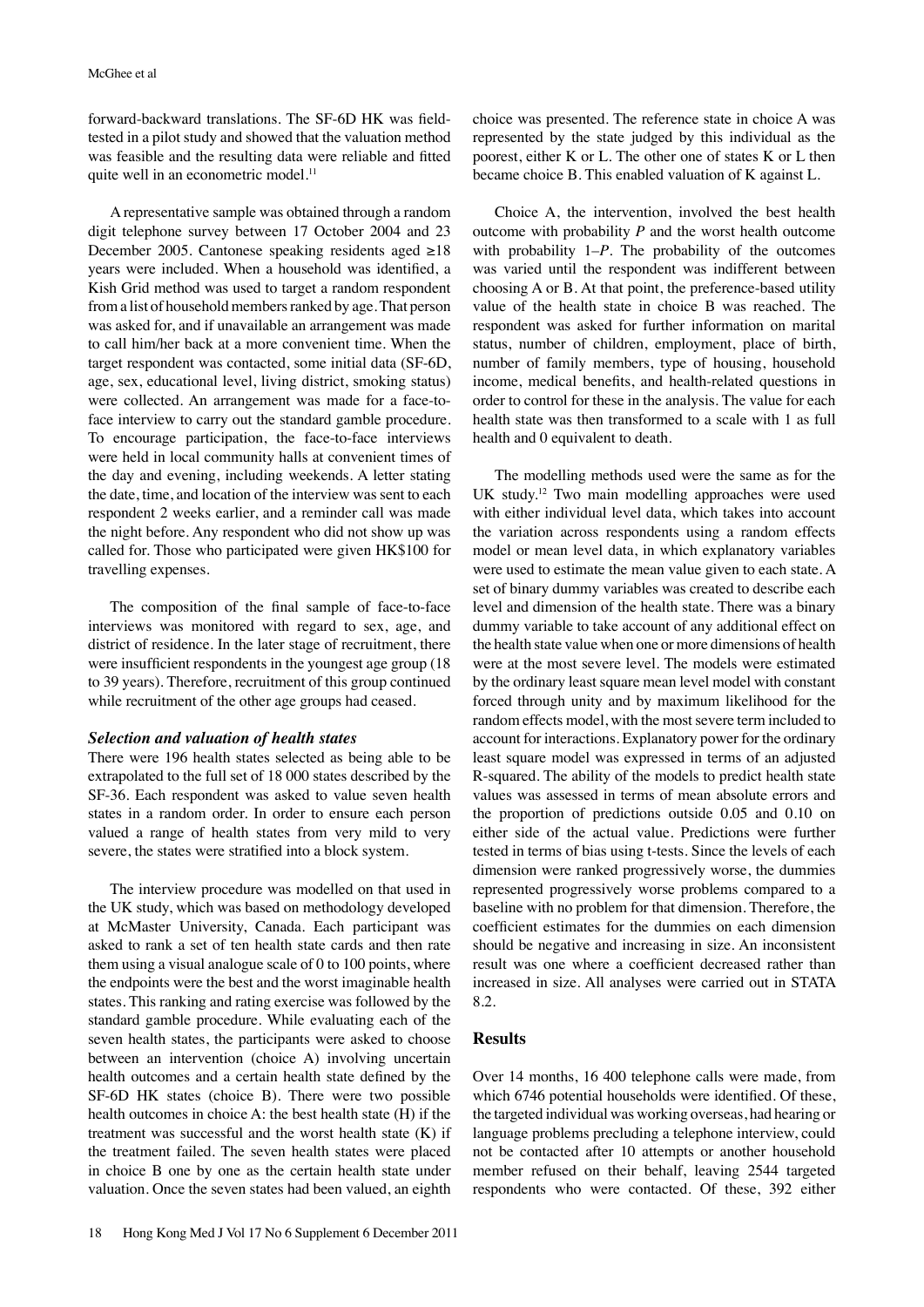refused or gave incomplete responses and 2152 completed the initial telephone survey, giving a response rate for the telephone survey of 85% (2152/2544) of contacted target respondents or 32% (2152/6746) of possible cases.

Of the 2152 respondents who completed the telephone interview, 964 (45%) agreed to participate in the face-toface interviews, of which 641 (66%) were eligible, willing and able to complete the interviews. Sex, age, living district, and smoking habit were similar between participants and non-participants, but the latter had lower educational qualifications (Table 1).

More severe role limitation was reported by participants and poorer social functioning by non-participants. Of the 641 participants in the face-to-face interviews, 29 (4.5%) were excluded because they failed to value the pits state and were therefore unable to generate an adjusted standard gamble value. A further 30 participants who gave the

|                               | Table 1. Characteristics of participants and non-participants |
|-------------------------------|---------------------------------------------------------------|
| in the face-to-face interview |                                                               |

| Variable               | No. (%) of non-<br>participants<br>$(n=1496)$ | No. (%) of<br>participants<br>$(n=575)$ | P value,<br>Chi-square<br>test |
|------------------------|-----------------------------------------------|-----------------------------------------|--------------------------------|
| Male                   | 639 (43)                                      | 227 (40)                                | 0.178                          |
| Age (years)            |                                               |                                         | 0.112                          |
| 18-39                  | 732 (49)                                      | 291 (51)                                |                                |
| 40-64                  | 486 (33)                                      | 201 (35)                                |                                |
| ≥65                    | 269 (18)                                      | 82 (14)                                 |                                |
| <b>Education level</b> |                                               |                                         | < 0.001                        |
| Tertiary               | 372 (25)                                      | 203 (36)                                |                                |
| Secondary              | 711 (48)                                      | 270 (47)                                |                                |
| Primary                | 276 (19)                                      | 84 (15)                                 |                                |
| None                   | 122(8)                                        | 15(3)                                   |                                |
| Living district        |                                               |                                         | 0.078                          |
| Hong Kong              | 202 (14)                                      | 102 (18)                                |                                |
| Kowloon                | 481 (33)                                      | 176 (31)                                |                                |
| New Territories        | 775 (53)                                      | 296 (52)                                |                                |
| Smoking habit          |                                               |                                         | 0.177                          |
| Never                  | 611 (78)                                      | 251 (83)                                |                                |
| Current                | 123 (16)                                      | 36 (12)                                 |                                |
| Ex-smoker              | 49 (6)                                        | 15(5)                                   |                                |

| Table 2. Sample representativeness |
|------------------------------------|
|------------------------------------|

| Variable                | % of sample<br>$(n=582)$ | $%$ of<br>population | Effect size* |
|-------------------------|--------------------------|----------------------|--------------|
| Sex                     |                          |                      | 0.19         |
| Male                    | 37.8                     | 47.3                 |              |
| Age (years)             |                          |                      | 0.18         |
| 18/15-24 <sup>+</sup>   | 21.1                     | 15.3                 |              |
| 25-34                   | 15.8                     | 17.7                 |              |
| $35 - 44$               | 22.3                     | 22.3                 |              |
| 45-54                   | 16.2                     | 19.9                 |              |
| 55-64                   | 11.7                     | 10.7                 |              |
| ≥65                     | 12.9                     | 14.1                 |              |
| Highest education level |                          |                      | 0.46         |
| Primary                 | 13.7                     | 25.9                 |              |
| Secondary               | 48.3                     | 51.7                 |              |
| Tertiary (non-degree)   | 17.4                     | 07.6                 |              |
| Tertiary (degree)       | 20.6                     | 14.8                 |              |

\* Effect size of 0.1=small, 0.3=medium, and 0.5=large

† Data for population are ≥15 years and for sample are ≥18 years

same valuation for each of the seven intermediate health states were also excluded, leaving 582 participants' data for analysis; each made eight standard gamble valuations giving 4656 valuations, of which 60 (1.3%) were illogical so 4596 valuations were finally analysed.

Comparisons were made between the final sample of respondents and the  $2005$  population<sup>13</sup> on sex, age and education (Table 2). The effect sizes for the variables of sex and age were 0.19 and 0.18, respectively, which were small and the sample was reasonably representative in these variables. However, the sample included more highly educated respondents than the general population, with a medium-to-large effect size of 0.46. Thus, the impact of weighting the sample by education level was examined.

# *Health state values*

There were 158/197 (80%) health states with a median value greater than the mean, indicating that the data were skewed left.

#### *Individual model*

All beta coefficients had the expected negative sign in the model and were significant at the 10% level. There were three inconsistent coefficients: pain 2 to 3, pain 2 to 4, and mental health 2 to 3. In each case the higher level should have had a larger negative coefficient but did not. The UK model had four such inconsistencies. There was also evidence of some bias  $(t\neq 0)$  in the predictions of the random effects model, as there was in the UK study. However, the overall predictive ability was good with a mean absolute error of 0.070 compared to 0.078 in the UK study.

# *Mean model*

All coefficients were significant and there were four inconsistencies: physical functioning 2 and 3, social functioning 2 and 3, pain 2 and 3, and mental health 4 and 5. For two of these, the difference was very small (0.001) and none were greater than 0.02. The predictive ability of the mean model was better than the individual model with a mean absolute error of 0.057 (compared to 0.075 in the UK study). As the mean was an ordinary least squares model, it was unbiased.

The performance of the Hong Kong models compared favourably with the UK models in terms of the mean absolute error and the number of absolute errors greater than 0.05 or 0.10. The results supported the validity of preferencebased valuation of the SF-6D HK in the local population.

#### *Improving the Hong Kong model*

In order to generalise our model, weights were created by dividing the population proportion by the sample proportions by age, sex, and education. These weights were incorporated into the model in STATA. The coefficients from the weighted and unweighted models were similar, as were the mean absolute error and the number of absolute errors greater than 0.05 or 0.10.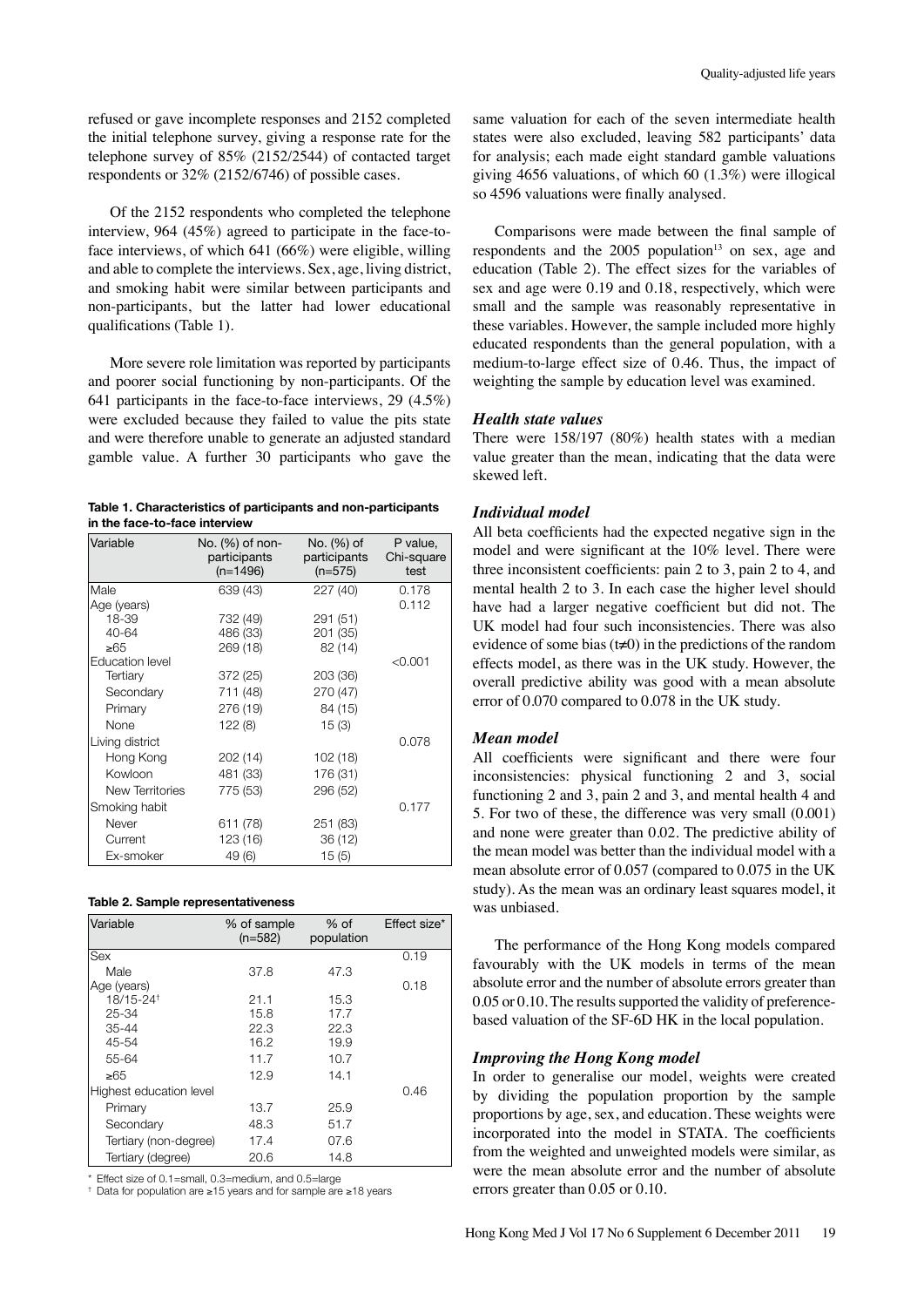| Table 3. Coefficients for the consistent version of the mean |
|--------------------------------------------------------------|
| model                                                        |

| SF-6D item*       | Coefficients for the mean consistent model <sup>†</sup> |
|-------------------|---------------------------------------------------------|
| PF <sub>2</sub>   | $-0.050$                                                |
| PF <sub>3</sub>   | $-0.056$                                                |
| PF4               | $-0.092$                                                |
| PF <sub>5</sub>   | $-0.103$                                                |
| PF <sub>6</sub>   | $-0.178$                                                |
| RL <sub>2</sub>   | $-0.035$                                                |
| RL3               | $-0.035$                                                |
| RL4               | $-0.054$                                                |
| SF <sub>2</sub>   | $-0.039$                                                |
| SF <sub>3</sub>   | $-0.050$                                                |
| <b>SF4</b>        | $-0.050$                                                |
| SF <sub>5</sub>   | $-0.073$                                                |
| PAIN <sub>2</sub> | $-0.037$                                                |
| PAIN <sub>3</sub> | $-0.037$                                                |
| <b>PAIN4</b>      | $-0.052$                                                |
| <b>PAIN5</b>      | $-0.060$                                                |
| <b>PAIN6</b>      | $-0.100$                                                |
| IMH <sub>2</sub>  | $-0.038$                                                |
| MH <sub>3</sub>   | $-0.058$                                                |
| MH4               | $-0.088$                                                |
| IMH5              | $-0.088$                                                |
| VIT <sub>2</sub>  | $-0.039$                                                |
| <b>VIT3</b>       | $-0.056$                                                |
| VIT <sub>4</sub>  | $-0.063$                                                |
| VIT <sub>5</sub>  | $-0.077$                                                |
| Most severe level | $-0.115$                                                |

\* PF denotes physical functioning, RL role limitations, SF social functioning,

MH mental health, and VIT vitality

 $^{\dagger}$  All are significant at  $t_{0.10}$ 

## *Final model for Hong Kong data*

For the purpose of generating a model for use in cost utility analyses, the intercept to unity was restricted. The mean models appeared to be better than the individual models. The mean level model with the interaction term was therefore recommended. To deal with the few inconsistent values, the model was re-run to produce the consistent model (Table 3). To estimate the utility of a health state, these results were combined with a set of SF-36 data, and the specific health state can be described in terms of scores on the dimensions (Table 3). For example, if physical functioning scores level 2 (ie PF2) but all other dimensions score 1 (ie the best score), the utility is estimated by subtracting the coefficient 0.05 from 1, giving 0.95. If other dimensions score other than 1, then the relevant coefficients are combined to estimate the utility value of the health state.

# **Discussion**

This study aimed to derive utility weights using a local population sample in such a way that they can be used to predict the value of any health state described by the locally validated SF-36. A standard gamble method was used to obtain the utility values in interviews with a final sample of 582 people. The sample underrepresented persons with lower levels of education but weighting made no appreciable difference to the results. Each individual valued a range of states of different predicted values so that further biases are unlikely.

In the standard gamble exercise, individuals were allowed time to understand and feel comfortable with the tasks. The proportion of participants who considered the quality of their answer poor or very poor was  $\langle 2\% \rangle$ , as was the proportion rated by the interviewer as not having understood the task. In the final model, some levels were re-grouped to produce a consistent algorithm for use. These inconsistencies should be further investigated to determine whether there are any implications for the wording of the SF-36 HK.

The mean model was considered as having better predictive ability, as the mean absolute error and number of absolute errors >0.05 or >0.10 were fewer when compared to the model with individual level data. The interaction terms were significant in both models and improved the predictive ability. In the comparison between the Hong Kong and UK models, there appeared to be some systematic difference in valuation in the two populations, for which more research is needed. A few interactions were also identified, but further investigation was limited because the number of observations required to do this exceeded the data available.

The results of this study provide a way of estimating a preference-based single index of utility for the health state of a Hong Kong sample. It gives an alternative to single index measures like the Health Utilities Index for those who would prefer to use the SF-36. It can also be applied retrospectively to existing SF-36 datasets.

#### **Conclusions**

Using the derived coefficients for the SF-6D health states, we can transform any set of SF-36 HK data to utility weights for the determination of QALYs. These QALYs are locally relevant and have a reasonable degree of validity. This enables calculations of costs per QALY for procedures and cost-utility analyses in any studies by using the SF-36 HK measures.

#### **Acknowledgements**

This study was supported by the Health and Health Services Research Fund (#02030351), Food and Health Bureau, Hong Kong SAR Government. We thank Prof A O'Hagan and Dr Samer A Kharroubi of the Centre for Bayesian Statistics in Health Economics, Department of Probability and Statistics, University of Sheffield for assistance in the selection of the health states to be included in the valuation exercise. We also thank those who have participated in the study.

#### **References**

- 1. Drummond MF, Stoddart GL, Torrance GW. Methods for the economic evaluation of health care programmes. Oxford: Oxford University Press; 1987.
- 2. Brook RH, Ware JE Jr, Rogers WH, et al. Does free care improve